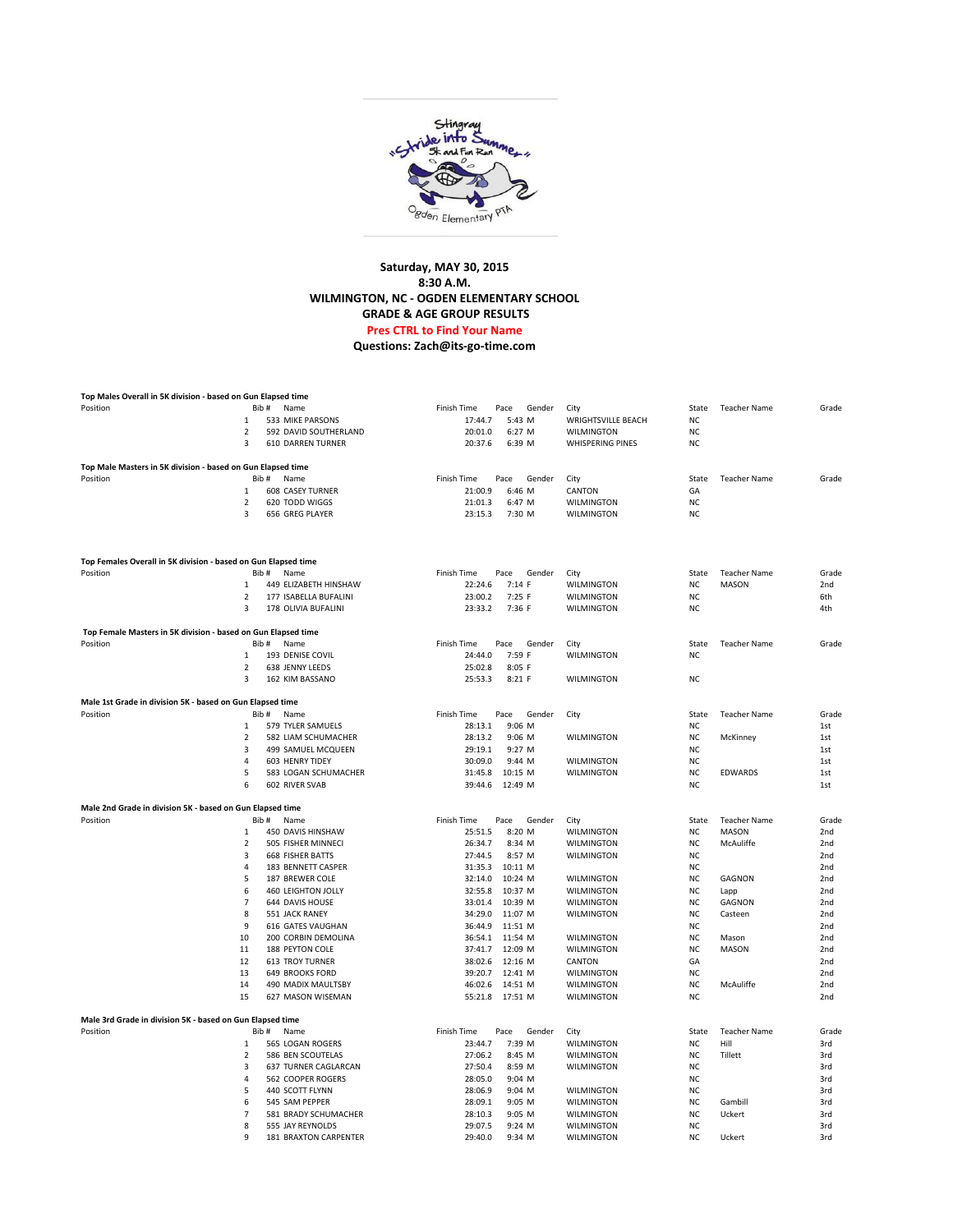|                                                           | 10             | 165 WILLIAM BAXTER                                | 32:54.2 10:37 M                        | <b>WILMINGTON</b>                     | NC.       |                     | 3rd          |
|-----------------------------------------------------------|----------------|---------------------------------------------------|----------------------------------------|---------------------------------------|-----------|---------------------|--------------|
|                                                           | 11             | 502 BRODE MILLER                                  | 35:18.8<br>11:23 M                     | <b>WILMINGTON</b>                     | <b>NC</b> | <b>BALCOME</b>      | 3rd          |
|                                                           | 12             | 198 CHRISTIEN DATENA                              | 36:02.7 11:37 M                        |                                       | <b>NC</b> |                     | 3rd          |
|                                                           | 13             | 547 TYLER PICKENS                                 | 36:13.3<br>11:41 M                     |                                       | <b>NC</b> |                     | 3rd          |
|                                                           |                |                                                   |                                        |                                       |           |                     |              |
| Male 4th Grade in division 5K - based on Gun Elapsed time |                |                                                   |                                        |                                       |           |                     |              |
| Position                                                  |                | Bib #<br>Name                                     | Finish Time<br>Pace<br>Gender          | City                                  | State     | <b>Teacher Name</b> | Grade        |
|                                                           | $\mathbf{1}$   | 604 MATTHEW TRAVAGLIA                             | 23:44.2<br>7:39 M                      | WILMINGTON                            | <b>NC</b> | Harper              | 4th          |
|                                                           | $\overline{2}$ | 451 WILL HINSHAW                                  | 24:16.2<br>7:50 M                      | <b>WILMINGTON</b>                     | NC        | <b>HARPER</b>       | 4th          |
|                                                           | 3              | 554 WILLIAM REHREY                                | 24:42.5<br>7:58 M                      | WILMINGTON                            | <b>NC</b> | Penegar             | 4th          |
|                                                           | 4              | 506 JACKSON MINNECI                               | 24:48.8<br>8:00 M                      | WILMINGTON                            | NC        | Cormier             | 4th          |
|                                                           | 5              | 445 NICHOLAS GIANNATTASIO                         | 28:05.9<br>9:04 M                      |                                       | <b>NC</b> |                     | 4th          |
|                                                           | 6              | 595 RYAN SPROULL                                  | 29:28.2<br>9:30 M                      |                                       | NC        |                     | 4th          |
|                                                           | $\overline{7}$ | 486 DIETER MARRAZZO                               | 29:31.9<br>9:31 M                      |                                       | NC        |                     | 4th          |
|                                                           | 8              | 519 TYLER NECE                                    | 12:01 M<br>37:15.5                     | WILMINGTON                            | NC        | Penneger/Harkness   | 4th          |
|                                                           | 9              | 211 NATHAN EBERHARDT                              | 37:32.0<br>12:06 M                     |                                       | NC        |                     | 4th          |
|                                                           | 10             | 492 SAXON MAULTSBY                                | 46:00.6<br>14:50 M                     | WILMINGTON                            | <b>NC</b> | Zwally              | 4th          |
|                                                           | 11             | 541 BRYCE PELLICIE                                | 18:01 M<br>55:50.6                     | WILMINGTON                            | NC        |                     | 4th          |
|                                                           |                |                                                   |                                        |                                       |           |                     |              |
| Male 5th Grade in division 5K - based on Gun Elapsed time |                |                                                   |                                        |                                       |           |                     |              |
| Position                                                  |                | Bib #<br>Name                                     | Finish Time<br>Pace<br>Gender          | City                                  | State     | <b>Teacher Name</b> | Grade        |
|                                                           | 1              | 642 ZANDER MCCABE                                 | 7:53 M<br>24:25.6                      | WILMINGTON                            | ΝC        | Gallagher           | 5th          |
|                                                           | $\overline{2}$ | 624 NOAH WILLIAMS                                 | 27:04.8<br>8:44 M                      |                                       | <b>NC</b> |                     | 5th          |
|                                                           | 3              | 626 MARSHALL WISEMAN                              | 43:38.2<br>14:05 M                     | <b>WILMINGTON</b>                     | <b>NC</b> |                     | 5th          |
|                                                           | 4              | 542 CONNOR PELLICIE                               | 43:38.2<br>14:05 M                     |                                       | <b>NC</b> |                     | 5th          |
|                                                           | 5              | 525 RYAN NEUHERZ                                  | 47:22.1<br>15:17 M                     |                                       | <b>NC</b> |                     | 5th          |
|                                                           | 6              | 574 JOSH ROSEN                                    | 50:54.8<br>16:25 M                     |                                       | <b>NC</b> |                     | 5th          |
|                                                           | 7              | 190 SHEA CORBETT                                  | 55:21.8<br>17:51 M                     | <b>WILMINGTON</b>                     | <b>NC</b> |                     | 5th          |
|                                                           |                |                                                   |                                        |                                       |           |                     |              |
| Male PreK in division 5K - based on Gun Elapsed time      |                |                                                   |                                        |                                       |           |                     |              |
| Position                                                  |                | Bib#<br>Name                                      | Finish Time<br>Pace<br>Gender          | City                                  | State     | <b>Teacher Name</b> | Grade        |
|                                                           | 1              | 170 HAYDEN BOYSEN                                 | 39:43.1 12:49 M                        | <b>WILMINGTON</b>                     | NC        |                     | К            |
|                                                           | $\overline{2}$ | 609 COLT TURNER                                   | 41:25.1 13:22 M                        | CANTON                                | GA        |                     | К            |
|                                                           |                |                                                   |                                        |                                       |           |                     |              |
|                                                           |                |                                                   |                                        |                                       |           |                     |              |
| Male 11 - 14 in division 5K - based on Gun Elapsed time   |                |                                                   |                                        |                                       |           |                     |              |
| Position                                                  |                | Bib #<br>Name                                     | Finish Time<br>Pace<br>Gender          | City                                  | State     | <b>Teacher Name</b> | Grade        |
|                                                           | 1              | 570 HAYDEN ROGERSON<br>557 CONNER RIGGS           | 7:09 M<br>22:11.2                      | WILMINGTON                            | NC        |                     |              |
|                                                           | $\overline{2}$ |                                                   | 7:11 M<br>22:16.4                      |                                       | NC        |                     | 7th          |
|                                                           | 3<br>4         | 209 ANDREW EBERHARDT<br>158 CHRISTOPHER BALDERSON | 24:44.0<br>7:59 M<br>25:20.9<br>8:10 M |                                       | NC<br>NC  |                     |              |
|                                                           | 5              |                                                   | 8:47 M                                 | WILMINGTON<br><b>WHISPERING PINES</b> | <b>NC</b> |                     | 6th          |
|                                                           |                | 612 SAMUEL TURNER                                 | 27:14.5                                |                                       |           |                     |              |
|                                                           | 6              | 559 LUKE RIGGS                                    | 28:05.6<br>$9:04$ M                    |                                       | <b>NC</b> |                     |              |
|                                                           | $\overline{7}$ | 161 JAKE BASSANO                                  | 29:12.7<br>9:25 M                      | WILMINGTON                            | ΝC        |                     | 6th          |
|                                                           | 8              | 622 DYLAN WILLIAMS                                | 29:26.0<br>9:30 M                      |                                       | NC        |                     | 6th          |
|                                                           | 9              | 473 PRESTON KNEPPER                               | 31:37.6<br>10:12 M                     |                                       | <b>NC</b> |                     | 7th          |
|                                                           | 10             | 654 ZAIDA MARQUIS                                 | 34:13.2<br>11:02 M                     | WILMINGTON                            | NC        |                     |              |
|                                                           | 11             | 614 ZAC TURNER                                    | 35:53.9<br>11:35 M                     | CANTON                                | GA        |                     | 9th          |
|                                                           | 12             | 215 HENRY FERRELL                                 | 36:50.4<br>11:53 M                     |                                       | <b>NC</b> |                     | 7th          |
|                                                           |                |                                                   |                                        |                                       |           |                     |              |
| Male 15 - 19 in division 5K - based on Gun Elapsed time   |                |                                                   |                                        |                                       |           |                     |              |
| Position                                                  |                | Bib #<br>Name                                     | Finish Time<br>Pace<br>Gender          | City                                  | State     | <b>Teacher Name</b> | Grade        |
|                                                           | 1              | 598 COHL SUDDUTH                                  | 21:55.0<br>7:04 M                      | WILMINGTON                            | <b>NC</b> |                     |              |
|                                                           | $\overline{2}$ | 590 ALEX SHAFFER                                  | 23:06.7<br>7:27 M                      | WILMINGTON                            | ΝC        |                     |              |
|                                                           | 3              | <b>664 ETHAN FOSTER</b>                           | 37:33.2<br>12:07 M                     | <b>WILMINGTON</b>                     | <b>NC</b> |                     |              |
|                                                           |                |                                                   |                                        |                                       |           |                     |              |
| Male 20 - 29 in division 5K - based on Gun Elapsed time   |                |                                                   |                                        |                                       |           |                     |              |
| Position                                                  |                | Bib#<br>Name                                      | Finish Time<br>Pace<br>Gender          | City                                  | State     | <b>Teacher Name</b> | Grade        |
|                                                           | $\mathbf{1}$   | 469 BENJAMIN KNEPPER                              | 31:04.1 10:01 M                        |                                       | <b>NC</b> |                     |              |
|                                                           |                |                                                   |                                        |                                       |           |                     |              |
| Male 30 - 39 in division 5K - based on Gun Elapsed time   |                |                                                   |                                        |                                       |           |                     |              |
| Position                                                  |                | Bib #<br>Name                                     | Finish Time<br>Pace<br>Gender          | City                                  | State     | Teacher Name        | Grade        |
|                                                           | 1              | 205 MARK DILLON                                   | 20:53.6<br>6:44 M                      | <b>WILMINGTON</b>                     | NC        |                     |              |
|                                                           | $\overline{2}$ | 651 CHRISTOPHER MARTIN                            | 20:54.8<br>6:45 M                      | WILMINGTON                            | NC        |                     |              |
|                                                           | 3              | 618 JAMIE WANNER                                  | 21:04.5<br>6:48 M                      | WILMINGTON                            | NC        |                     |              |
|                                                           | 4              | 208 RICHARD DUVALL                                | 21:28.1<br>6:55 M                      | WILMINGTON                            | NC        |                     |              |
|                                                           | 5              | 636 SHAUN HILL                                    | 21:49.7<br>7:02 M                      | WILMINGTON                            | NC        |                     |              |
|                                                           | 6              | 169 CASEY BLACK                                   | 25:41.8<br>8:17 M                      | LELAND                                | ΝC        |                     |              |
|                                                           | 7              | 577 JAMES SALLING                                 | 25:41.9<br>8:17 M                      | WILMINGTON                            | ΝC        | Gould               | κ            |
|                                                           | 8              | 464 FRANK JOY                                     | 26:29.4<br>8:33 M                      | WILMINGTON                            | ΝC        |                     |              |
|                                                           | 9              | 168 DUSTIN BIENIAS                                | 27:36.4<br>8:54 M                      | WILMINGTON                            | ΝC        |                     | <b>STAFF</b> |
|                                                           | 10             | 483 MATTHEW MALONE                                | 28:38.4<br>9:14 M                      | <b>CURRIE</b>                         | ΝC        |                     |              |
|                                                           | 11             | <b>600 NICK SVAB</b>                              | 29:30.6<br>9:31 M                      | WILMINGTON                            | NC        |                     |              |
|                                                           | 12             | 655 WILL TIDEY                                    | 30:14.4<br>9:45 M                      | WILMINGTON                            | NC        |                     |              |
|                                                           | 13             | 520 JOSHUA NELSON                                 | 30:31.1<br>9:51 M                      | WILMINGTON                            | NC        |                     |              |
|                                                           | 14             | <b>652 RAY TOLLY</b>                              | 32:56.7<br>10:37 M                     | <b>WILMINGTON</b>                     | <b>NC</b> |                     |              |
|                                                           | 15             | 456 DOUG HOUSE                                    | 33:07.5<br>10:41 M                     | WILMINGTON                            | NC        |                     |              |
|                                                           | 16             | 437 JOHN FLISHER                                  | 39:59.2<br>12:54 M                     | WILMINGTON                            | NC        |                     |              |
|                                                           | 17             | 160 BRIAN BARFIELD                                | 46:55.3<br>15:08 M                     | WILMINGTON                            | NC        |                     |              |
|                                                           |                |                                                   |                                        |                                       |           |                     |              |
|                                                           |                |                                                   |                                        |                                       |           |                     |              |
| Male 40 - 49 in division 5K - based on Gun Elapsed time   |                |                                                   |                                        |                                       |           |                     |              |
| Position                                                  |                | Bib#<br>Name                                      | Finish Time<br>Pace<br>Gender          | City                                  | State     | <b>Teacher Name</b> | Grade        |
|                                                           | 1              | 507 JOHN MINNECI                                  | 24:47.1<br>7:59 M                      | WILMINGTON                            | NC        |                     |              |
|                                                           | $\overline{2}$ | <b>663 STEPHEN CHIAVETTA</b>                      | 25:00.8<br>8:04 M                      | WILMINGTON                            | NC        |                     |              |
|                                                           | 3              | 516 DANIEL MUSSELWHITE                            | 25:46.8<br>8:19 M                      | WILMINGTON                            | NC        |                     |              |
|                                                           | 4              | 163 MICHAEL BASSANO                               | 25:54.4<br>8:21 M                      | WILMINGTON                            | NC        |                     |              |
|                                                           | 5              | 605 MIKE TRAVAGLIA                                | 26:38.3<br>8:35 M                      | WILMINGTON                            | NC        |                     |              |
|                                                           | 6              | 658 ANDY MCVEY                                    | 27:10.1<br>8:46 M                      | WILMINGTON                            | NC        |                     |              |
|                                                           | 7              | 563 JASON ROGERS                                  | 28:04.9<br>9:03 M                      | WILMINGTON                            | NC        |                     |              |
|                                                           | 8<br>9         | 578 TIM SAMUELS                                   | 28:14.0<br>9:06 M                      | WILMINGTON                            | NC<br>NC  |                     |              |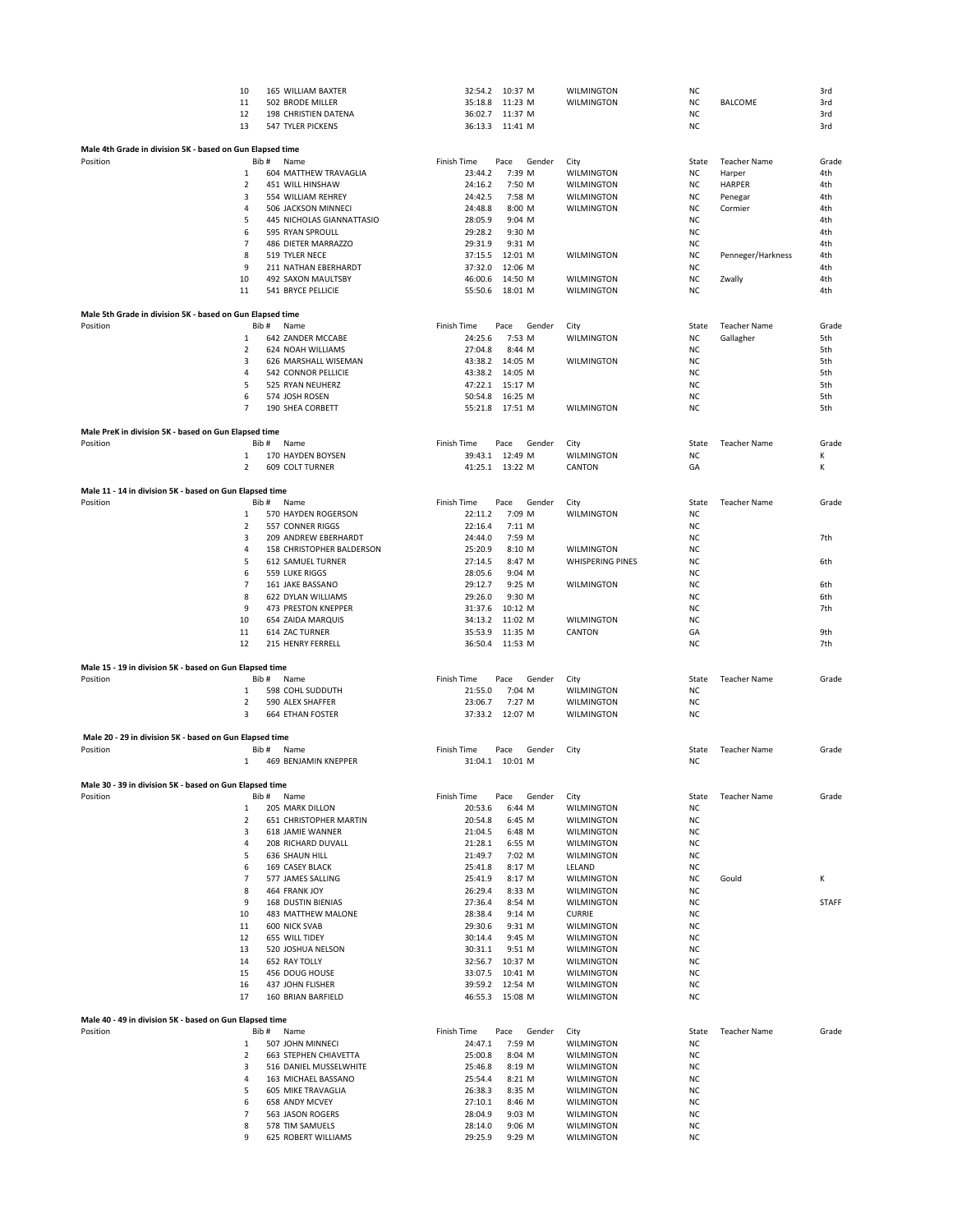|                                                                | 10                  | 594 KEVIN SPROULL                         | 29:29.7<br>9:31 M                     | WILMINGTON               | NC                     |                                |                 |
|----------------------------------------------------------------|---------------------|-------------------------------------------|---------------------------------------|--------------------------|------------------------|--------------------------------|-----------------|
|                                                                | 11                  | 589 TIM SCOUTELAS                         | 30:15.7<br>9:45 M                     | WILMINGTON               | NC                     |                                |                 |
|                                                                | 12                  | 509 MATTHEW MAYA                          | 30:21.4<br>9:47 M                     | <b>WILMINGTON</b>        | NC                     |                                |                 |
|                                                                | 13                  | 436 JODY FLETCHER                         | 30:25.1<br>9:49 M                     | WILMINGTON               | NC                     |                                |                 |
|                                                                | 14                  | 184 TIM CASPER                            | 31:35.1<br>10:11 M                    | WILMINGTON               | <b>NC</b>              |                                |                 |
|                                                                | 15                  | 167 PAUL BELL                             | 32:04.6<br>10:21 M                    | WILMINGTON               | <b>NC</b>              |                                |                 |
|                                                                | 16                  | 558 KEITH RIGGS                           | 32:07.3<br>10:22 M                    |                          | <b>NC</b>              |                                |                 |
|                                                                | 17                  | 186 ALDEN COLE                            | 32:12.9<br>10:23 M                    | WILMINGTON               | <b>NC</b>              |                                |                 |
|                                                                | 18                  | 553 MICHAEL RANEY                         | 34:29.4<br>11:07 M                    | WILMINGTON               | <b>NC</b>              |                                |                 |
|                                                                | 19                  | 152 ADAM ALBRIGHT                         | 35:04.4<br>11:19 M                    | WILMINGTON               | <b>NC</b>              |                                |                 |
|                                                                | 20<br>21            | 537 MICHAEL PATE                          | 35:08.2 11:20 M<br>37:21.1 12:03 M    | WILMINGTON               | NC<br><b>NC</b>        |                                |                 |
|                                                                | 22                  | 584 RYAN SCHUMACHER<br>203 RICK DEMOLINA  | 37:42.4<br>12:10 M                    | WILMINGTON<br>WILMINGTON | <b>NC</b>              |                                |                 |
|                                                                | 23                  | 628 ED YOPP                               | 37:44.0<br>12:10 M                    |                          | <b>NC</b>              |                                |                 |
|                                                                | 24                  | 496 CLARK MCQUEEN                         | 37:45.5 12:11 M                       |                          | NC                     |                                |                 |
|                                                                | 25                  | 214 CLIF FERRELL                          | 38:28.3 12:25 M                       | WILMINGTON               | <b>NC</b>              |                                |                 |
|                                                                | 26                  | <b>650 TIMOTHY FORD</b>                   | 39:21.6<br>12:42 M                    | WILMINGTON               | NC                     |                                |                 |
|                                                                | 27                  | 171 THANE BOYSEN                          | 39:45.0<br>12:49 M                    | WILMINGTON               | NC                     |                                |                 |
|                                                                | 28                  | 212 TODD EBERHARDT                        | 40:19.7<br>13:00 M                    |                          | ΝC                     |                                |                 |
|                                                                | 29                  | 487 MARK MARRAZZO                         | 42:38.3<br>13:45 M                    | WILMINGTON               | NC                     |                                |                 |
|                                                                | 30                  | 657 MICHAEL LAURICELLA                    | 45:45.7<br>14:45 M                    | WILMINGTON               | ΝC                     |                                |                 |
|                                                                | 31                  | 175 TRACY BRYAN                           | 48:39.9<br>15:42 M                    | WILMINGTON               | <b>NC</b>              |                                |                 |
|                                                                |                     |                                           |                                       |                          |                        |                                |                 |
| Male 50 - 59 in division 5K - based on Gun Elapsed time        |                     |                                           |                                       |                          |                        |                                |                 |
| Position                                                       | Bib#                | Name                                      | Finish Time<br>Gender<br>Pace         | City                     | State                  | <b>Teacher Name</b>            | Grade           |
|                                                                | 1                   | 454 JAY HOPPER                            | 24:42.6<br>7:58 M                     | <b>WILMINGTON</b>        | NC                     |                                |                 |
|                                                                | $\overline{2}$      | 632 CARL HINDS                            | 25:17.9<br>8:09 M                     |                          |                        |                                |                 |
|                                                                | 3                   | 461 MICHAEL JONES                         | 26:49.7<br>8:39 M                     | LELAND                   | NC                     |                                |                 |
|                                                                | 4<br>5              | 661 DAVID HINDS<br>524 RICK NEUHERZ       | 29:58.1<br>9:40 M<br>39:20.0 12:41 M  | <b>WILMINGTON</b>        | NC<br>NC               |                                |                 |
|                                                                |                     |                                           |                                       |                          |                        |                                |                 |
| Male 60 - 69 in division 5K - based on Gun Elapsed time        |                     |                                           |                                       |                          |                        |                                |                 |
| Position                                                       | Bib #               | Name                                      | <b>Finish Time</b><br>Pace<br>Gender  | City                     | State                  | <b>Teacher Name</b>            | Grade           |
|                                                                | 1                   | 443 LOU GALLI                             | 29:55.9<br>9:39 M                     | WILMINGTON               | NC                     |                                |                 |
|                                                                | $\overline{2}$      | 155 SAM ALLEN                             | 14:10 M<br>43:56.8                    | WILMINGTON               | NC                     |                                |                 |
|                                                                |                     |                                           |                                       |                          |                        |                                |                 |
| Male 70+ in division 5K - based on Gun Elapsed time            |                     |                                           |                                       |                          |                        |                                |                 |
| Position                                                       | Bib#                | Name                                      | Finish Time<br>Pace<br>Gender         | City                     | State                  | <b>Teacher Name</b>            | Grade           |
|                                                                | $\mathbf{1}$        | 568 RICHARD ROGERS                        | 14:22 M<br>44:33.7                    | WILMINGTON               | NC                     |                                |                 |
|                                                                |                     |                                           |                                       |                          |                        |                                |                 |
| Female 1st Grade in division 5K - based on Gun Elapsed time    |                     |                                           |                                       |                          |                        |                                |                 |
| Position                                                       | Bib#                | Name                                      | Finish Time<br>Pace<br>Gender         | City                     | State                  | <b>Teacher Name</b>            | Grade           |
|                                                                | 1                   | 667 EMILIA KOKE<br>176 EMMA BUFALINI      | 32:25.8 10:27 F                       | WILMINGTON               | NC                     |                                | 1st             |
|                                                                | 2                   |                                           |                                       |                          |                        |                                | 1st             |
|                                                                |                     |                                           | 32:34.0<br>10:30 F                    | WILMINGTON               | ΝC                     |                                |                 |
|                                                                | 3                   | 465 KATHRYN JOY                           | 36:41.4 11:50 F                       | WILMINGTON               | NC                     | EDWARDS                        | 1st             |
|                                                                |                     |                                           |                                       |                          |                        |                                |                 |
| Female 2nd Grade in division 5K - based on Gun Elapsed time    |                     |                                           |                                       |                          |                        |                                |                 |
| Position                                                       | Bib #               | Name                                      | <b>Finish Time</b><br>Pace<br>Gender  | City                     | State                  | <b>Teacher Name</b>            | Grade           |
|                                                                | 1<br>$\overline{2}$ | 521 LEAH NELSON<br>206 RYLEE DILLON       | 30:30.9<br>9:50 F                     | WILMINGTON               | NC<br><b>NC</b>        | <b>HAWKINS</b><br><b>MASON</b> | 2nd<br>2nd      |
|                                                                | 3                   | 493 EMMA MCPARTLAND                       | 32:02.2 10:20 F<br>35:49.9<br>11:33 F | WILMINGTON<br>WILMINGTON | <b>NC</b>              |                                | 2nd             |
|                                                                | 4                   | 543 MIRANDA PELLICIE                      | 35:56.5<br>11:35 F                    |                          | <b>NC</b>              |                                | 2nd             |
|                                                                | 5                   | 458 FLYNN HUFF                            | 45:00.5 14:31 F                       | WILMINGTON               | NC                     |                                | 2nd             |
|                                                                | 6                   | 174 EMILEE BRYAN                          | 48:39.2 15:42 F                       | <b>WILMINGTON</b>        | NC                     | Mason                          | 2 <sub>nd</sub> |
|                                                                |                     |                                           |                                       |                          |                        |                                |                 |
| Female 3rd Grade in division 5K - based on Gun Elapsed time    |                     |                                           |                                       |                          |                        |                                |                 |
| Position                                                       | Bib#                | Name                                      | Finish Time<br>Pace<br>Gender         | City                     | State                  | <b>Teacher Name</b>            | Grade           |
|                                                                | 1                   | 670 NAOMI SOLOANO                         | 30:38.7<br>9:53 F                     | <b>WILMINGTON</b>        | NC                     |                                | 3rd             |
|                                                                | $\overline{2}$      | 166 JOANIE BELL                           | 32:04.5 10:21 F                       | <b>WILMINGTON</b>        | <b>NC</b>              | Uckert                         | 3rd             |
|                                                                | з                   | 466 MADISON JOY                           | 32:56.0 10:37 F                       | WILMINGTON               | NC                     | <b>UCKERT</b>                  | 3rd             |
|                                                                | 4                   | 172 AVA BROADWELL                         | 35:50.7 11:34 F                       |                          | ΝC                     |                                | 3rd             |
|                                                                | 5                   | 640 LAUREN WOOD                           | 37:11.1 11:59 F                       | WILMINGTON               | NC                     | <b>WIGGS</b>                   | 3rd             |
|                                                                | 6                   | 498 LIZA MCQUEEN                          | 37:37.3 12:08 F                       |                          | NC                     |                                | 3rd             |
|                                                                | 7                   | 580 EVA SCHMOLESKY                        | 38:41.2 12:29 F                       | WILMINGTON               | <b>NC</b>              |                                | 3rd             |
| Female 4th Grade in division 5K - based on Gun Elapsed time    |                     |                                           |                                       |                          |                        |                                |                 |
| Position                                                       | Bib#                | Name                                      | Gender<br>Finish Time<br>Pace         | City                     | State                  | <b>Teacher Name</b>            | Grade           |
|                                                                | 1                   | 495 MAYA MCPARTLAND                       | 31:42.7 10:14 F                       | WILMINGTON               | ΝC                     |                                | 4th             |
|                                                                | 2                   | 552 MADELINE RANEY                        | 32:56.3<br>10:37 F                    | WILMINGTON               | NC                     | Cormier                        | 4th             |
|                                                                | 3                   | 218 OLIVIA FINCH                          | 35:17.9 11:23 F                       |                          | NC                     |                                | 4th             |
|                                                                | 4                   | 572 ELLA RONNER                           | 45:44.2 14:45 F                       | WILMINGTON               | NC                     |                                | 4th             |
|                                                                |                     |                                           |                                       |                          |                        |                                |                 |
| Female 5th Grade in division 5K - based on Gun Elapsed time    |                     |                                           |                                       |                          |                        |                                |                 |
| Position                                                       | Bib#                | Name                                      | <b>Finish Time</b><br>Pace<br>Gender  | City                     | State                  | <b>Teacher Name</b>            | Grade           |
|                                                                | $\mathbf{1}$        | 220 ABBY FLETCHER                         | 30:25.2<br>9:49 F                     | WILMINGTON               | <b>NC</b>              |                                | 5th             |
|                                                                | 2                   | 197 AVA DATENA                            | 31:14.9 10:05 F                       | <b>WILMINGTON</b>        | <b>NC</b>              |                                | 5th             |
|                                                                | 3                   | 179 CAROLINE CAMPBELL                     | 31:17.7 10:05 F                       | WILMINGTON               | NC                     |                                | 5th             |
|                                                                | $\overline{4}$      | 479 BARBRA LOSANO                         | 31:32.8 10:10 F                       | WILMINGTON               | NC                     |                                | 5th             |
|                                                                | 5<br>6              | 588 LILLY SCOUTELAS                       | 31:35.4 10:11 F                       | WILMINGTON               | <b>NC</b>              | Bouchat                        | 5th             |
|                                                                | $\overline{7}$      | 216 MARTHA FERRELL<br>601 PAIGE SVAB      | 33:39.3 10:51 F<br>34:50.1 11:14 F    |                          | <b>NC</b><br><b>NC</b> |                                | 5th<br>5th      |
|                                                                | 8                   | 546 HANNAH PICKENS                        | 34:52.5 11:15 F                       | WILMINGTON               | NC                     |                                | 5th             |
|                                                                | 9                   | 629 MAISY YOPP                            | 37:25.3 12:04 F                       |                          | <b>NC</b>              |                                | 5th             |
|                                                                | 10                  | 515 RILEY MOORE                           | 43:52.8 14:09 F                       | WILMINGTON               | NC                     | Gallagher                      | 5th             |
|                                                                | 11                  | 526 MERRIT O'BRIEN                        | 43:52.8 14:09 F                       | WILMINGTON               | NC                     |                                | 5th             |
|                                                                |                     |                                           |                                       |                          |                        |                                |                 |
| Female Kingergarten in division 5K - based on Gun Elapsed time |                     |                                           |                                       |                          |                        |                                |                 |
| Position                                                       | Bib#                | Name                                      | Finish Time<br>Pace<br>Gender         | City                     | State                  | <b>Teacher Name</b>            | Grade           |
|                                                                | 1<br>$\overline{2}$ | 438 JULIA FLISHER<br>159 ADDISON BARFIELD | 39:59.1 12:54 F<br>46:56.6 15:08 F    | WILMINGTON               | ΝC<br>NC               | Arcieri                        | Κ<br>Κ          |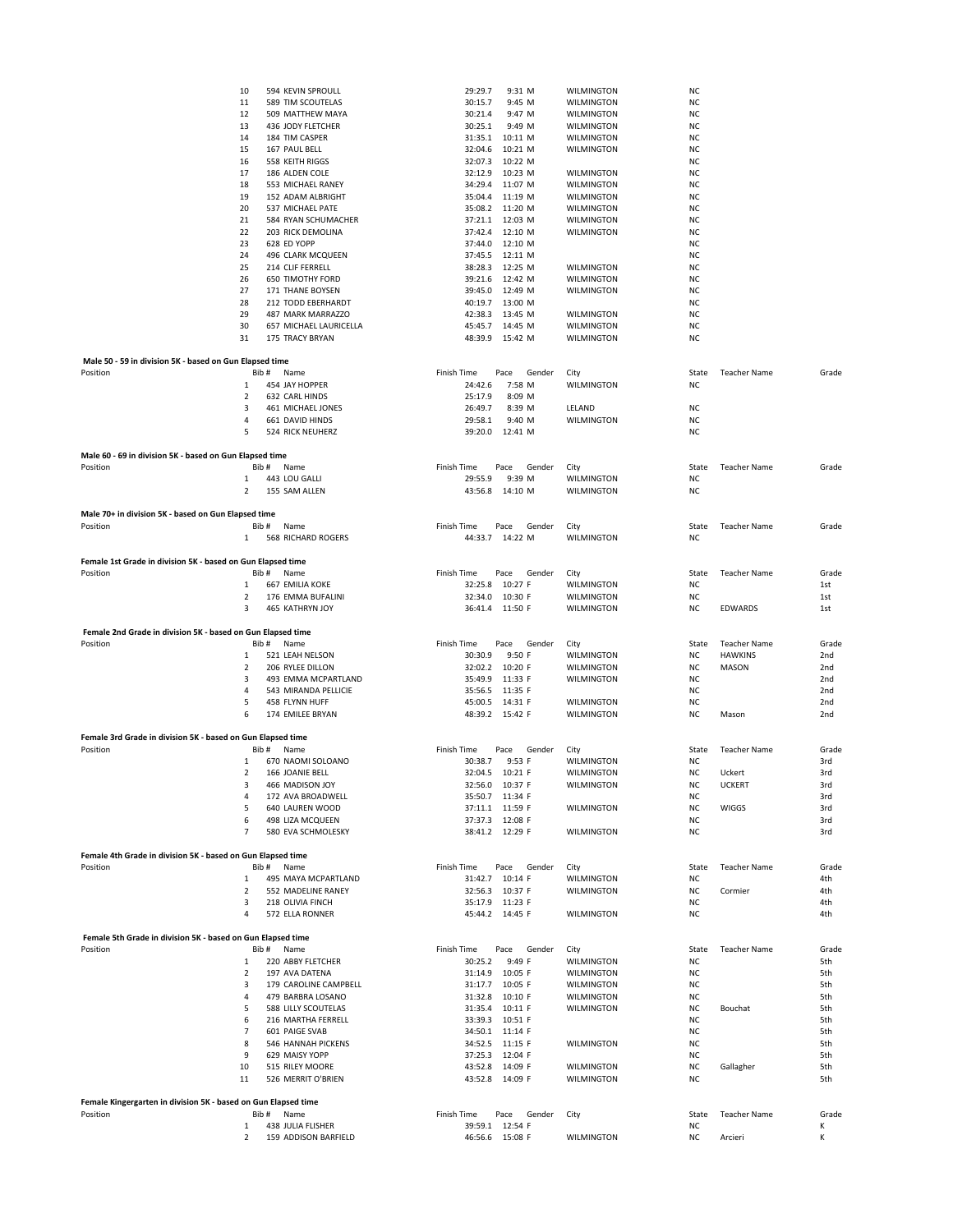| Female 11 - 14 in division 5K - based on Gun Elapsed time |                |                                                        |                                                           |                          |                        |                     |              |
|-----------------------------------------------------------|----------------|--------------------------------------------------------|-----------------------------------------------------------|--------------------------|------------------------|---------------------|--------------|
| Position                                                  | Bib#           | Name                                                   | Finish Time<br>Gender<br>Pace                             | City                     | State                  | Teacher Name        | Grade        |
|                                                           | 1              | 659 MAX MONDELLO                                       | $8:08$ F<br>25:14.4                                       | WILMINGTON               | NC                     |                     |              |
|                                                           | $\overline{2}$ | 484 AVA MARRAZZO                                       | 26:16.8<br>$8:28$ F                                       |                          | <b>NC</b>              |                     | 6th          |
|                                                           | 3              | <b>611 ELIE TURNER</b>                                 | 27:55.0<br>9:00 F                                         | <b>WHISPERING PINES</b>  | ΝC                     |                     | 8th          |
|                                                           | 4<br>5         | 204 KAIA DILLON                                        | 32:03.4<br>10:20 F<br>10:39 F                             | WILMINGTON               | ΝC                     |                     |              |
|                                                           | 6              | 442 LYDIA FURMAN<br>156 AUTUMN ASH                     | 33:02.8<br>33:25.1<br>10:47 F                             | WILMINGTON               | ΝC<br>ΝC               |                     | 6th<br>6th   |
|                                                           | 7              | 529 EMMA PACE                                          | 33:50.0<br>10:55 F                                        |                          | NC.                    |                     | 8th          |
|                                                           | 8              | 538 REILLY PATE                                        | 35:06.7<br>11:19 F                                        |                          | NC.                    |                     | 6th          |
|                                                           | 9              | <b>452 VICTORIA HOLTBERG</b>                           | 36:34.3<br>11:48 F                                        | <b>WILMINGTON</b>        | NC.                    | Gallagher           | 5th          |
|                                                           | 10             | <b>665 SKYLAR FOSTER</b>                               | 37:29.2<br>12:05 F                                        | WILMINGTON               | <b>NC</b>              |                     |              |
|                                                           | 11             | 439 KATHERINE FLYNN                                    | 37:32.7<br>12:06 F                                        |                          | NC.                    |                     | 10th         |
|                                                           | 12             | 523 RACHEL NEUHERZ                                     | 39:22.7 12:42 F                                           |                          | <b>NC</b>              |                     | 7th          |
|                                                           | 13             | 485 BELLA MARRAZZO                                     | 42:24.3 13:41 F                                           |                          | NC.                    |                     | 8th          |
| Female 15 - 19 in division 5K - based on Gun Elapsed time |                |                                                        |                                                           |                          |                        |                     |              |
| Position                                                  | Bib#           | Name                                                   | Finish Time<br>Pace<br>Gender                             | City                     | State                  | <b>Teacher Name</b> | Grade        |
|                                                           | 1              | 633 JULIA HINDS                                        | 27:26.6<br>$8:51$ F                                       |                          |                        |                     |              |
|                                                           | $\overline{2}$ | 534 BRAXTEN PATE                                       | 28:02.7<br>9:03 F                                         |                          | NC                     |                     | 9th          |
|                                                           | 3<br>4         | 646 GRACE LOSANO                                       | 32:09.0<br>10:22 F                                        | WILMINGTON               | NC                     |                     | LANEY        |
|                                                           |                | 157 CAROLINE BALDERSON                                 | 37:26.9<br>12:05 F                                        | WILMINGTON               | NC                     |                     |              |
| Female 20 - 29 in division 5K - based on Gun Elapsed time |                |                                                        |                                                           |                          |                        |                     |              |
| Position                                                  | Bib#           | Name                                                   | Finish Time<br>Pace<br>Gender                             | City                     | State                  | <b>Teacher Name</b> | Grade        |
|                                                           | 1              | 550 CORRIN PUCKHABER                                   | 23:37.7<br>7:37 F                                         | <b>WILMINGTON</b>        | NC                     |                     |              |
|                                                           | 2<br>3         | 446 ERICA GINSBERG<br>199 MELISSA DEAL                 | 25:23.1<br>8:11 F<br>36:55.2 11:55 F                      | WILMINGTON               | NC<br>NC               |                     |              |
|                                                           | 4              | 606 ELISE TROGDON                                      | 42:19.5<br>13:39 F                                        | WILMINGTON<br>RALEIGH    | <b>NC</b>              |                     |              |
|                                                           | 5              | 518 BRANDY MYERS                                       | 14:03 F<br>43:34.7                                        | WILMINGTON               | ΝC                     |                     |              |
|                                                           | 6              | 478 TINESHA LEE                                        | 18:13 F<br>56:29.6                                        | WILMINGTON               | ΝC                     |                     |              |
|                                                           |                |                                                        |                                                           |                          |                        |                     |              |
| Female 30 - 39 in division 5K - based on Gun Elapsed time |                |                                                        |                                                           |                          |                        |                     |              |
| Position                                                  | Bib#<br>1      | Name<br>587 GRETCHEN SCOUTELAS                         | <b>Finish Time</b><br>Gender<br>Pace<br>7:48 F<br>24:12.1 | City<br>WILMINGTON       | State<br>NC.           | <b>Teacher Name</b> | Grade        |
|                                                           | 2              | 455 SARAH HORTON                                       | 24:32.4<br>7:55 F                                         | <b>WILMINGTON</b>        | NC.                    |                     |              |
|                                                           | 3              | 576 BLAIR SALLING                                      | 24:33.4<br>7:55 F                                         | WILMINGTON               | <b>NC</b>              |                     |              |
|                                                           | 4              | 462 OLIVIA JONES                                       | 26:38.6<br>8:35 F                                         | WILMINGTON               | NC.                    |                     |              |
|                                                           | 5              | <b>666 CHELSEA THORNHILL</b>                           | 27:58.3<br>9:01 F                                         | WILMINGTON               | <b>NC</b>              |                     |              |
|                                                           | 6              | 615 ADRIENNE VAUGHAN                                   | 28:36.1<br>9:14 F                                         | WILMINGTON               | NC.                    |                     |              |
|                                                           | $\overline{7}$ | 488 SARAH MATHENY                                      | 29:03.7<br>9:22 F                                         | WILMINGTON               | NC                     |                     |              |
|                                                           | 8              | 182 LORIE CARPENTER                                    | 29:45.1<br>9:36 F                                         | WILMINGTON               | NC                     |                     |              |
|                                                           | 9              | 482 LISA MALONE                                        | 30:07.7<br>9:43 F                                         | <b>CURRIE</b>            | NC                     |                     |              |
|                                                           | 10             | 669 TARA                                               | 30:38.5<br>9:53 F                                         | WILMINGTON               | NC                     |                     |              |
|                                                           | 11             | 191 LEA COSENTINO                                      | 31:52.3<br>10:17 F                                        | WILMINGTON               | NC                     |                     |              |
|                                                           | 12             | 593 WENDY SOUTHERLAND                                  | 32:13.7<br>10:24 F                                        | WILMINGTON               | NC                     |                     |              |
|                                                           | 13<br>14       | 532 SERENA PACE<br>447 BLANCA GOMEZ                    | 33:56.9<br>10:57 F<br>34:37.4<br>11:10 F                  | WILMINGTON<br>WILMINGTON | NC<br>NC               |                     |              |
|                                                           | 15             | 549 ELIZABETH POPKEY                                   | 11:10 F<br>34:38.1                                        | WILMINGTON               | NC                     |                     |              |
|                                                           | 16             | 503 LISA MILLER                                        | 35:24.9<br>11:25 F                                        | WILMINGTON               | NC                     |                     |              |
|                                                           | 17             | 173 JENNIFER BROADWELL                                 | 35:50.9<br>11:34 F                                        | WILMINGTON               | NC                     |                     |              |
|                                                           | 18             | 463 ERIN JOY                                           | 36:55.4 11:55 F                                           | WILMINGTON               | NC                     |                     |              |
|                                                           | 19             | 196 TIA CUNNINGHAM                                     | 37:29.5<br>12:05 F                                        | WILMINGTON               | ΝC                     |                     |              |
|                                                           | 20             | 189 SUSAN COLE                                         | 37:39.0<br>12:09 F                                        | <b>WILMINGTON</b>        | ΝC                     |                     |              |
|                                                           | 21             | <b>635 KATIE MATHEWS</b>                               | 37:43.8<br>12:10 F                                        | WILMINGTON               | ΝC                     |                     |              |
|                                                           | 22             | 202 MEGAN DEMOLINA                                     | 38:39.6<br>12:28 F                                        | <b>WILMINGTON</b>        | NC                     |                     |              |
|                                                           | 23             | 539 ANDREA PAYNE                                       | 39:38.4<br>12:47 F                                        | <b>WILMINGTON</b>        | NC                     |                     |              |
|                                                           | 24             | 599 ERICA SVAB                                         | 39:44.5 12:49 F                                           |                          | NC                     |                     |              |
|                                                           | 25             | <b>653 HEATHER ANDERSON</b><br><b>607 APRIL TURNER</b> | 40:37.8<br>13:06 F                                        | WILMINGTON<br>CANTON     | <b>NC</b><br>GA        |                     |              |
|                                                           | 26<br>27       | 441 MICHELLE FOGLE                                     | 41:26.1 13:22 F<br>42:22.4<br>13:40 F                     | WILMINGTON               | NC                     |                     |              |
|                                                           | 28             | 645 MIA DATENA                                         | 42:51.3<br>13:49 F                                        | WILMINGTON               | NC                     | MAYA                | <b>OGDEN</b> |
|                                                           | 29             | 571 CONNIE RONNER                                      | 45:50.6 14:47 F                                           | WILMINGTON               | <b>NC</b>              |                     |              |
|                                                           | 30             | 500 AMANDA MEIKLEJOHN                                  | 46:56.5 15:08 F                                           | WOODBRIDGE               | <b>NC</b>              |                     |              |
|                                                           | 31             | 544 KATHRYN PENEGER                                    | 48:11.4 15:33 F                                           | <b>STAFF</b>             | NC                     |                     |              |
|                                                           | 32             | 662 KATIE LOMAX                                        | 49:35.2 15:59 F                                           | WILMINGTON               | NC                     |                     |              |
| Female 40 - 49 in division 5K - based on Gun Elapsed time |                |                                                        |                                                           |                          |                        |                     |              |
| Position                                                  | Bib #          | Name                                                   | <b>Finish Time</b><br>Pace<br>Gender                      | City                     | State                  | <b>Teacher Name</b> | Grade        |
|                                                           | 1              | 219 RUTH FINCH                                         | 26:14.8<br>$8:28$ F                                       | WILMINGTON               | <b>NC</b>              |                     |              |
|                                                           | $\overline{2}$ | 497 LAURA MCQUEEN                                      | 29:27.5<br>9:30 F                                         | WILMINGTON               | NC                     |                     |              |
|                                                           | 3              | 591 KRISTINE SMITH                                     | 30:22.8<br>9:48 F                                         | <b>WILMINGTON</b>        | NC                     |                     |              |
|                                                           | 4              | 180 KELLY CAMPBELL                                     | 31:18.3 10:06 F                                           | WILMINGTON               | NC                     |                     |              |
|                                                           | 5<br>6         | 560 MICHELLE RIGGS<br>210 KENDRA EBERHARDT             | 32:06.2 10:21 F<br>33:06.7 10:41 F                        | <b>WILMINTON</b>         | NC<br>NC               |                     |              |
|                                                           | 7              | 567 PENNY ROGERS                                       | 33:23.7 10:46 F                                           | WILMINGTON               | NC                     |                     |              |
|                                                           | 8              | 517 HEATHER MUSSELWHITE                                | 34:14.5 11:03 F                                           | WILMINGTON               | NC                     |                     |              |
|                                                           | 9              | 508 KELLI MINNECI                                      | 34:42.7<br>11:12 F                                        | WILMINGTON               | NC                     |                     |              |
|                                                           | 10             | 494 LISA MCPARTLAND                                    | 35:49.4<br>11:33 F                                        | WILMINGTON               | ΝC                     |                     |              |
|                                                           | 11             | 556 LOU REYNOLDS                                       | 36:18.3 11:43 F                                           | WILMINGTON               | ΝC                     |                     |              |
|                                                           | 12             | 639 DIANNA WOOD                                        | 37:13.1 12:00 F                                           | WILMINGTON               | ΝC                     |                     |              |
|                                                           | 13             | 585 SARAH SCHUMACHER                                   | 37:15.7<br>12:01 F                                        | WILMINGTON               | NC                     |                     |              |
|                                                           | 14             | 217 SUSAN FERRELL                                      | 38:28.4<br>12:25 F                                        | <b>STAFF</b>             | <b>NC</b>              |                     |              |
|                                                           | 15             | <b>648 SHELLI BROWN</b>                                | 39:16.4<br>12:40 F                                        | WILMINGTON               | NC                     |                     |              |
|                                                           | 16             | 489 LAURA' MAULTSBY                                    | 41:06.3 13:15 F                                           | WILMINGTON               | NC                     |                     |              |
|                                                           | 17             | 634 HOLLIE LANDEN                                      | 42:44.5 13:47 F                                           |                          |                        |                     |              |
|                                                           | 18<br>19       | 597 HEIDI STEINLE<br>514 CARRIE MOORE                  | 42:49.8 13:49 F<br>44:10.3 14:15 F                        | WILMINGTON               | <b>NC</b><br><b>NC</b> |                     |              |
|                                                           | 20             | 596 LYNN STAUBLE                                       | 44:48.4 14:27 F                                           | WILMINGTON               | NC                     |                     |              |
|                                                           |                |                                                        |                                                           |                          |                        |                     |              |